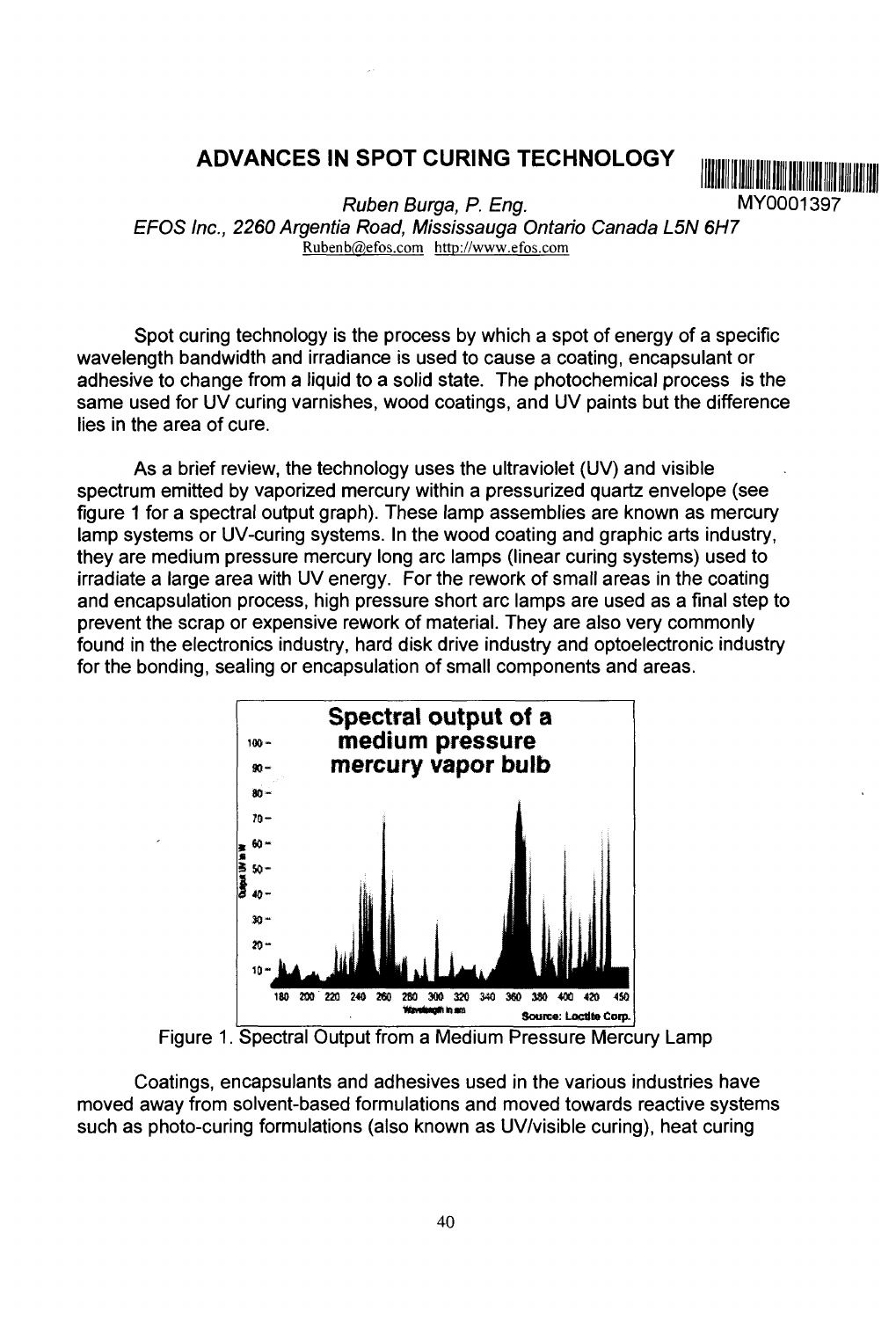formulations, and combinations of both curing systems. The fastest polymerizing systems belong to the UV/visible family where a wide range of paints, coatings and adhesives have been formulated to address the evolving requirements for glossy coatings, fast cures, and safe solvent-free cures. Whereas the initial large-scale use of UV/visible light can be traced back to ancient Egyptian times, the modern commercialization of UV curing resulted from its popularization in the graphics industry and wood coating industry. Soon afterwards, the electronics industry used it in PCB photolithographic processes. Niche markets for highly controlled irradiance resulted in the photo-curing of assembly glues and the encapsulation of electronic components.

The wood coating industry tends to benefit most from linear curing systems. However, there is a need for spot repairs and applications of high UV energy. Most of the paper however will detail the benefits of spot curing in specific industries such as the data storage industry, the medical device industry, and the electromechanical industry. The key benefits highlighted in the case studies are ease of use, reduction in operating costs and improved productivity.

# **Brief Background of Spot Curing**

Note the spot curing system in figure 2. This system has an interactive menu system providing full process control and traceability; interfacing with external logic; and full bandwidth control. Many of these features may not be found in common industrial spot cure systems but should be considered at all times when optimizing process conditions. The key points with spot curing are to maintain the irradiance under control for a specific bandwidth.



Figure 2. Novacure™ Spot Curing System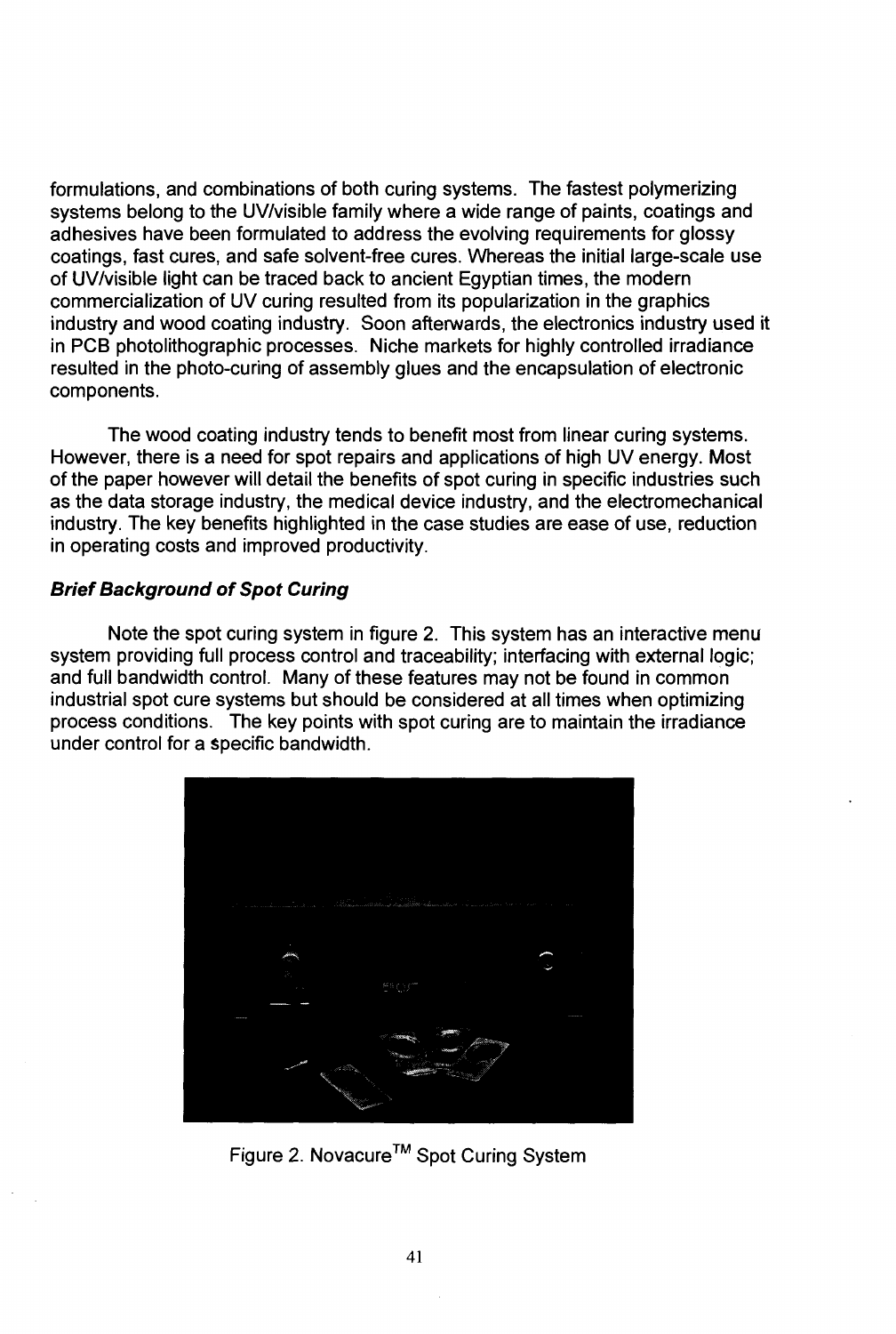## **Coating Repairs and Small Applications**

Coating formulations used in the graphics industries, wood coating and other large area applications tend to be applied and cured in fairly thin layers. These coatings are also sensitive to absorption in specific bandwidths, peak irradiance and total dosage according to their photoinitiator, their chemical reaction (free radical or cationic) and their pigmentation. In other words, there are specific cure windows where the coating will be optimized in its final physical state as a result of the type and amount of energy transferred to it.

One particular wood coating application involves the localized repair of small defects in UV coated hardwood floors. The limit of cure area is approximately a circle of 50mm in diameter but slightly larger areas may also be addressed with the correct spot curing equipment. There are specific customers in Europe and North America using this repair method.

Another specific encapsulation application involves the localized repair of porcelain assemblies which have defects (holes and voids) resulting from the glazing and manufacturing process. A specific user mixes an acrylate based formulation filled with UV photoinitiators and pigments (simulating the glazing color) to backfill the voids and hence reduce their scrap rate.

A common artesanat application (found in Europe, Asia, and North America) involves the use of UV/visible light curing adhesives with optically clear properties to manufacture crystal figurines, glass sculptures, and even glass furniture. The key requirement in this application is the controlled use of energy to provide a minimum amount of glue shrinkage while providing a structurally sound assembly. Typically the glass substrate must be transparent to UV although they may be colored in the visible spectrum as figure 3 shows.



Figure 3. Glass/optics Bonding Capabilities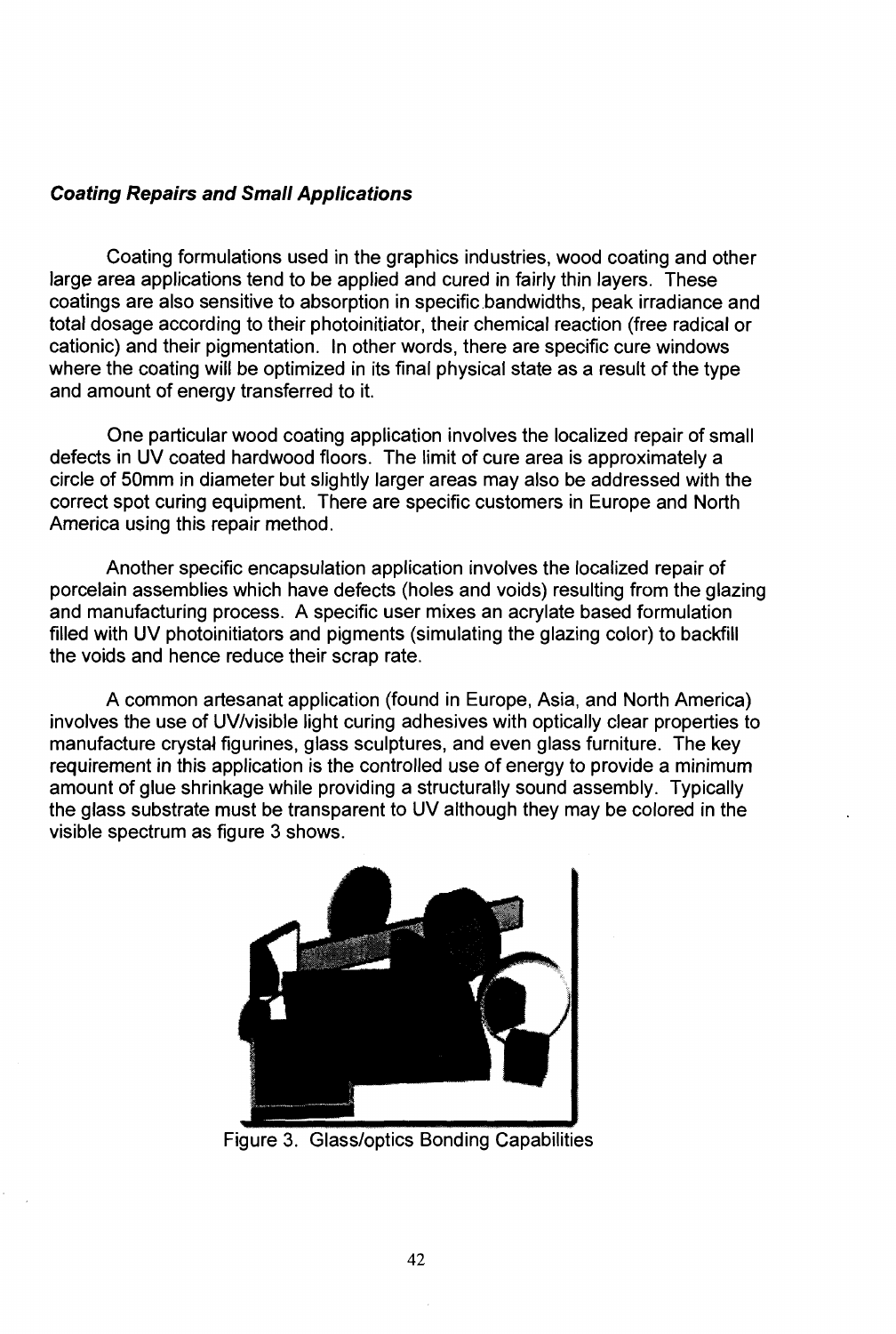#### **Data Storage Industry**

The data storage industry (also known as the disk drive and optical drive industry in Asia) has undergone radical changes in its assembly technology and its manufacturing base. The disk drives which are used to store data in magnetic memory have reduced in size from boxes weighing several pounds to enclosures so small that they could be used in laptop computers and navigational systems. Consequently, traditional fastening assembly methods have been largely replaced by light-curing adhesives. The adhesives themselves, once cured, must meet stringent outgassing requirements in addition to the usual requirements for consistent physical properties. The adhesives of choice have been formulations which are solvent-free and photopolymerizable (commonly referred to as UV/visible formulations).

The key adhesive applications involve the bonding of miniature components in precise locations. Figure 4 shows the internal components of a disk drive assembly. Typically spot curing systems are used because of the control that can be had over the area of illumination and because of the high energy output in concentrated areas which is possible only from a tightly focussed spot cure system. There are over a dozen applications within the disk drive assembly. Some of these include tacking the read/write head to the suspension arm (HGA), bonding the interconnect wires on the suspension and head-stack assembly, encapsulating the wire-to-flex connections (strain relief of fine wires), bonding voice coil and magnet components, and retaining and sealing cylindrical assemblies. Spot curing and UV/visible technology are an integral part of the disk drive assembly process and are a major contributor to the cost advantages of an Asian manufacturing base by empowering the user (or automated system) to consistently manufacture products in high volume.



Figure 4. Disk Drive Assembly {courtesy of Read Rite)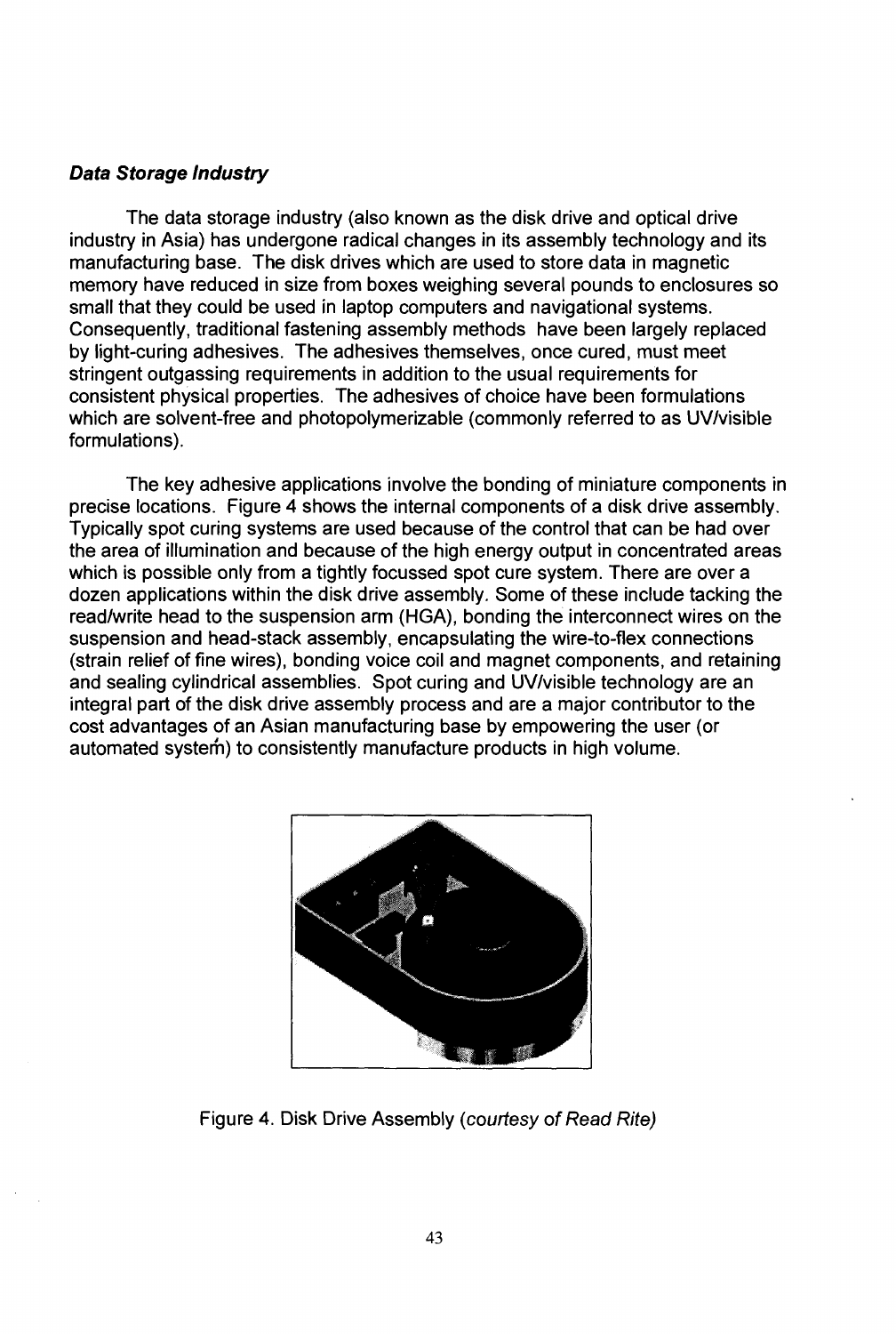Key parameters to consider in disk drive assembly operations are:

- $\checkmark$  Adhesive Selection and Physical/Chemical Cured Properties.
- $\checkmark$  Appropriate Curing Bandwidth Selection (typically the entire UV spectrum is important for tack free assemblies. There may also be some requirement for visible energy for certain adhesives).
- $\checkmark$  Appropriate Curing Intensity Selection (when tacking adhesives, very high energy is required for a high volume process but a lower controllable amount of energy is required for full cure and/or specific physical requirements from the adhesive).

#### **The Medical Device industry**

The disposable medical device industry works within a highly regulated environment (FDA, GMP.ISO) and usually functions in a labor-intensive workplace. Consequently assembly processes are strictly documented and regimented. Medical devices, by their very nature, tend to be invasive and tend to be composed of a variety of materials (plastics and metals). They may also include electronic subcomponents and systems integrated with delivery devices (neural sensors, oxygenator systems, pumps and valves). Photo-curing adhesives have formed an important part of this industry for decades. Spot curing has also formed the backbone of this industry due to the ease of use of these systems in manual and semi-automated environments.



Figure 5. Bonding and Sealing a Balloon Catheter.

The adhesives used in the industry are required to either be composed of FDA approved ingredients or more commonly, the bonded assembly should have passed toxicity testing and clinical trials. This is often true for medical devices incorporating electronic assemblies even though they may not be completely invasive. Consequently, the way the adhesives cure is very critical since the curing method may also affect the physical properties of the bonded devices. Typical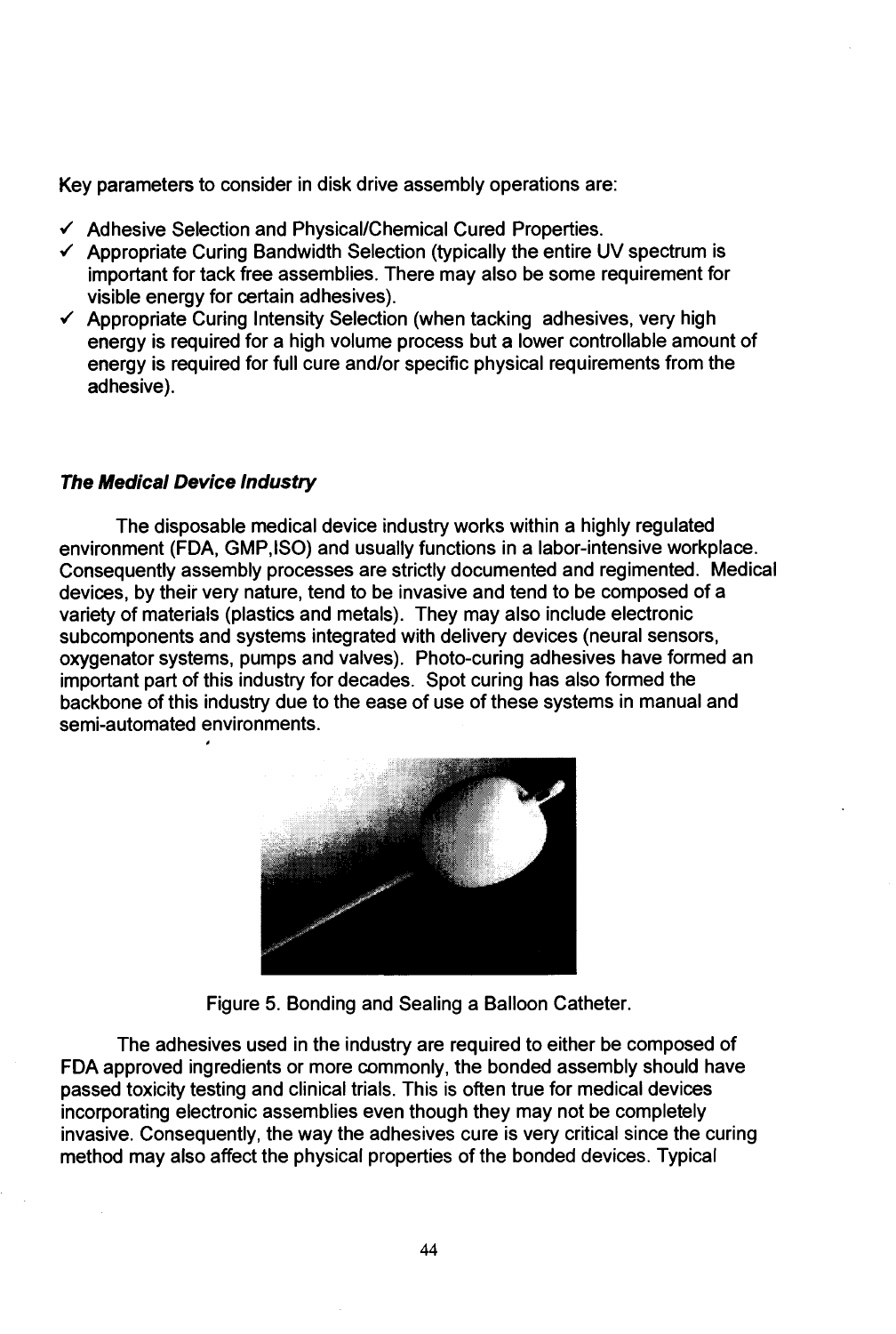applications involve the bonding of dissimilar materials such as tube to connector bonding, steel needle to hub bonding, balloon to tube bonding, sealing of electronic enclosures, and the encapsulation of electronic circuits in medical devices.

Key parameters to consider in medical device assembly are:

- $\checkmark$  Adhesive selection (the uncured properties may be important as well as the cured properties when considering processing requirements and end-use requirements)
- Bandwidth selection (this is particularly important when dealing with plastics or other components which may absorb energy from particular wavelengths and be physically affected by this absorption. A specific example can be seen when irradiating off-the-shelf polycarbonate with broad band UV. This causes very rapid heating of the substrate resulting in permanent damage to the plastic. The solution is to choose a narrow band filter centered around the highest effective wavelength (usually centered around 365nm) to provide energy which will not be absorbed by the polycarbonate but will also polymerize the adhesive in question.)
- $\checkmark$  Intensity selection (the correct amount of energy is required to cure the adhesive without causing undue shrinkage when encapsulating or undue stresses when bonding components together).

## Electromechanical Assemblies

UV/visible applications include the assembly or encapsulation of a combination of electrical circuits, controls, coils assembled with or within mechanical assemblies. Under most assembly conditions and design for manufacturing specifications, the use of adhesives will reduce the number of assembly components or will complement simpler press-fit, snap-fit, and staking operations. This is done through the use of the adhesive's key property of behaving as a liquid until forced to cure. Light-curing adhesives and spot curing systems are ideal partners in these applications. Modern spot curing systems can provide a controlled window of bandwidth and irradiance to obtain the desired cured physical properties.

Figure 6 shows a typical application involving a motor assembly where a seal is required to prevent migration of lubrication fluid which could contaminate surrounding assemblies (the specific figure shows the motor used within a disk drive assembly where contamination would be a problem). Other electromechanical assemblies such as locking screws holding PCBAs, voice coil motors, electromechanical relays, and miniature motor assemblies are ideal applications for the use of spot curing technology.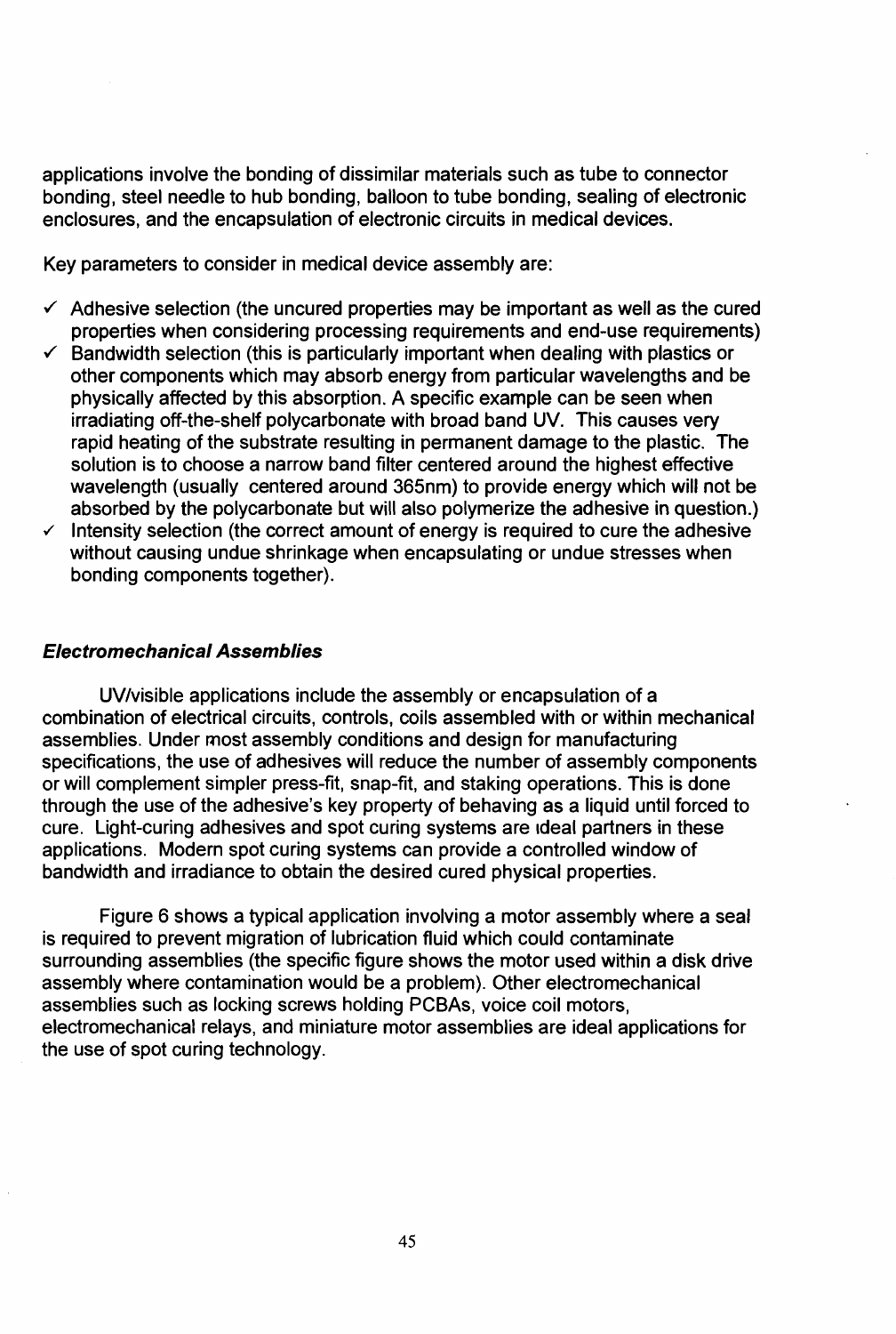Key parameters to consider in electromechanical assemblies are:

- $\checkmark$  Assembly selection (due to the majority of substrates being opaque, the use of adhesives with additional curing mechanisms such as heat, activator, or anaerobic curing may be critical)
- $\checkmark$  Bandwidth selection (based mostly on the adhesive formulation but may also depend on whether substrates are UV or heat sensitive).
- $\checkmark$  Intensity selection (based on the degree of cure, degree of tack and amount and type of adhesive used).



Figure 6. Spindle Motor Assembly (courtesy of Nidec)

# **Choosing the Right Curing Equipment and Process**

Choosing the right spot curing system is as important as choosing the correct coating, encapsulant or glue. There is an important relationship between the user, the chemical supplier and equipment supplier. The chemical suppliers and equipment suppliers maintain excellent relationships to provide the best complete system to benefit the user. Generally either the chemical supplier can provide a list of equipment suppliers or vice versa for the selection of the best curing system for the application.